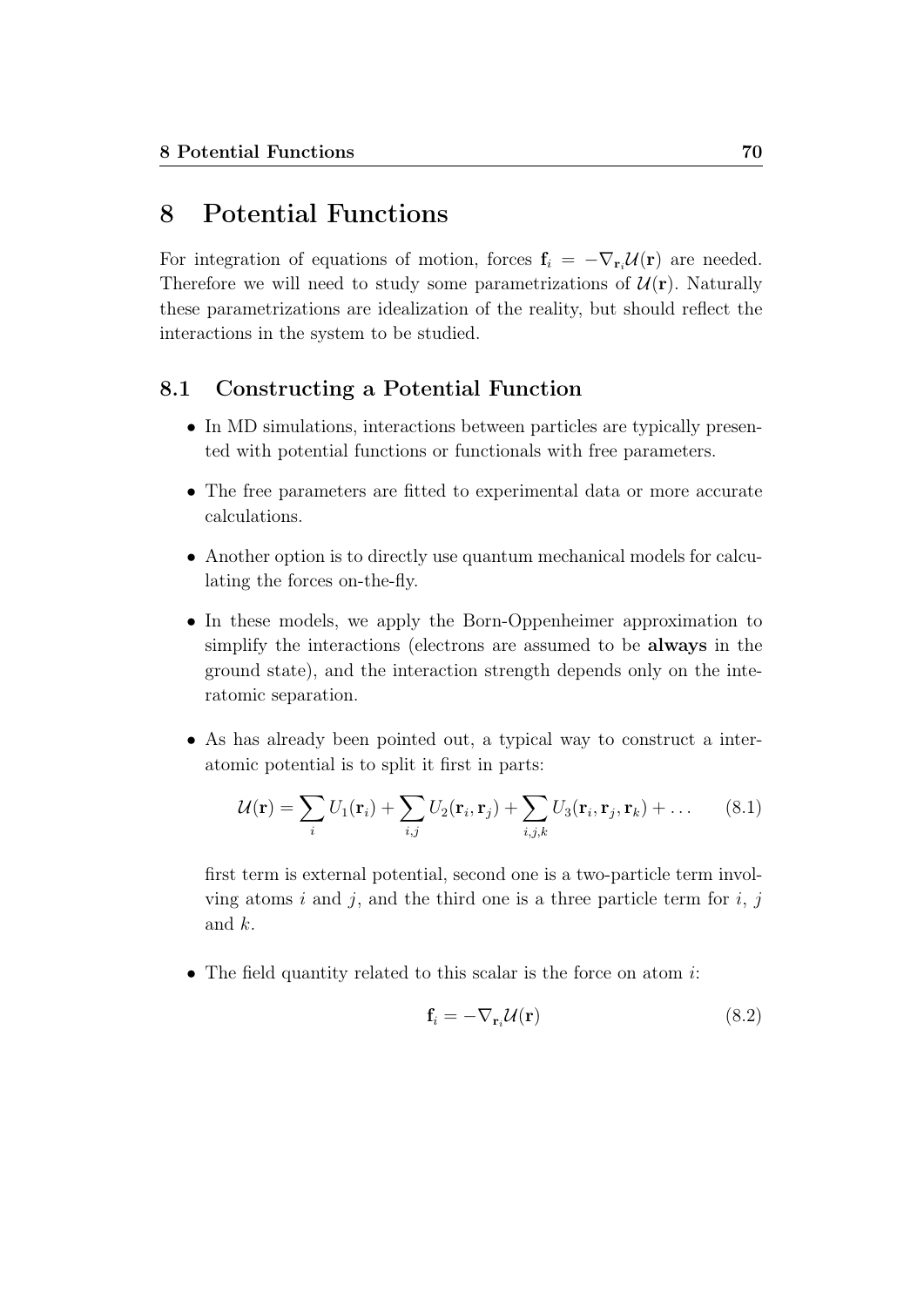- In chemistry, it's common to directly describe the force without defining the corresponding potentials.
- Therefore, chemical interaction models are often referred to as force fields, even when they are not constructed this way.
- Other names for analytic potentials are empirical potentials or classical potentials.
- They are used in many fields also outside MD simulations with field-specific emphasis.

# 8.2 Interaction Models in Different Fields

- Chemistry; Accurate reaction rates and molecular energy transfer are the key points of interest  $\rightarrow$  small systems and short times. The forces and integrators must be accurate.
- Materials Science; Solid state structures like surfaces, grain boundaries and interfaces are of interest as well as many-atom dynamics, like in crack motion. Systems can be large –  $N \approx 10^6$  – and the forces are relatively accurate (from quantum mechanics). Simulation times below  $\mu s$  range.
- Statistical Mechanics; Correlated many body motion is the main emphasis, especially liquids. Systems are larger and times longer than above  $\rightarrow$  simple interaction models.
- Biochemistry/–physics; The molecular structure and correlated motion (as in protein folding) require simple forces and long times.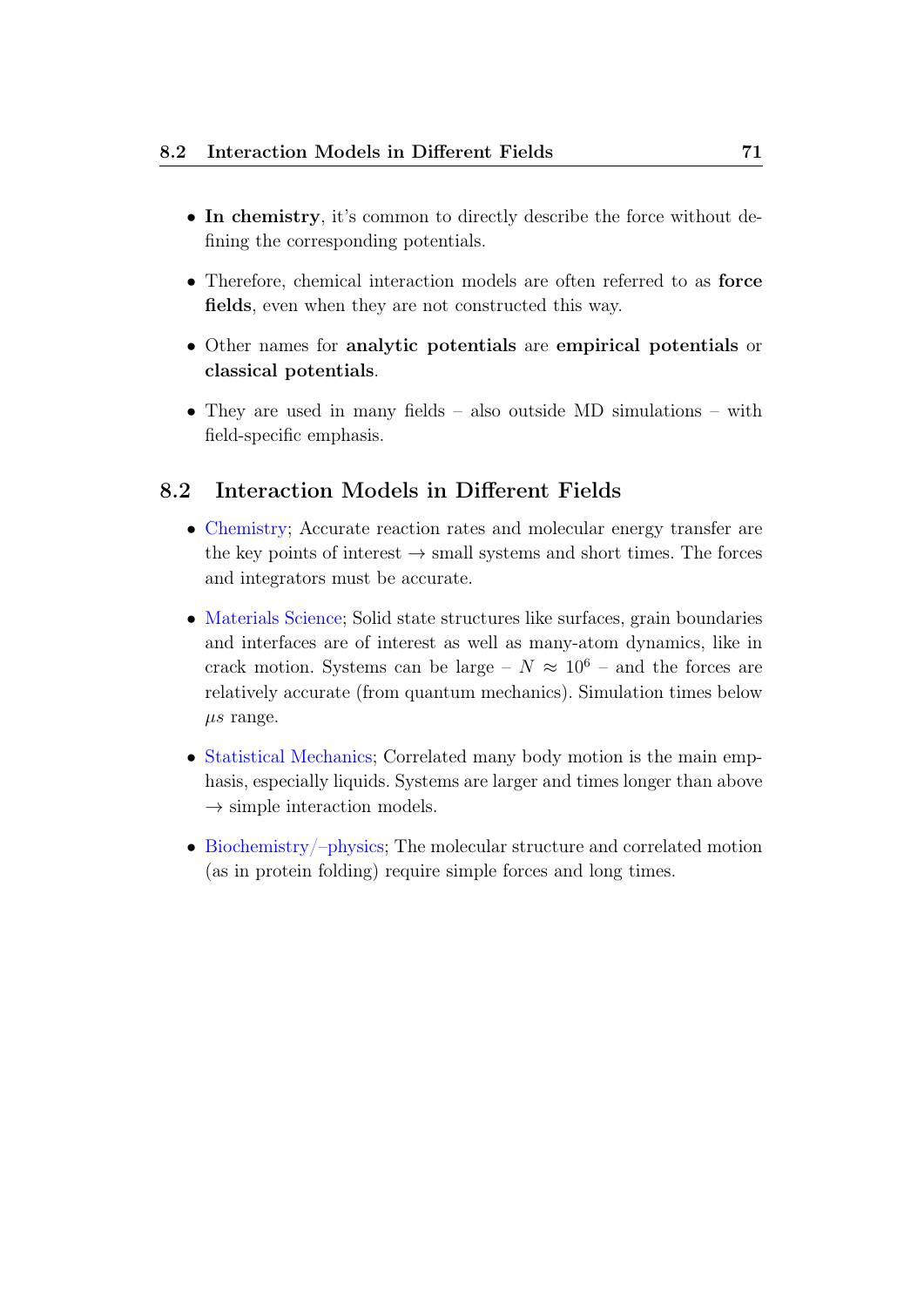# 8.3 Interatomic Interactions

• As we know by now, the potential energy function is (typically) of this shape:



- At very small interatomic separations Coulombic repulsion between the nuclei dominates.
- After this, Pauli rule and Coulombic interaction between the electrons of the two atoms are dominating contributors in the repulsion.
- Attraction between two atoms can be due to
	- Coulomb interaction
	- Covalent bonding
	- Metallic bonding
	- van der Waals interaction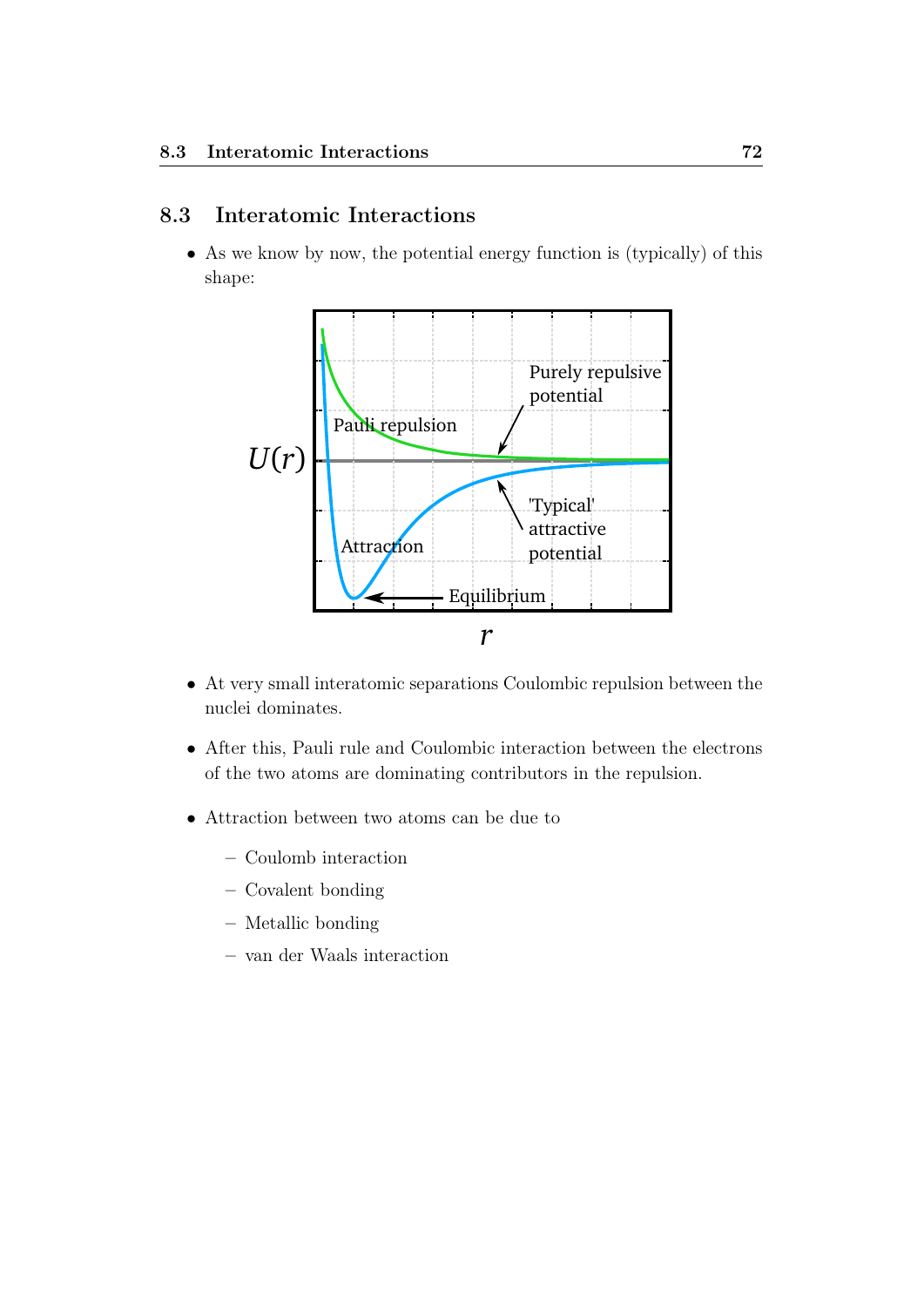## 8.4 Different Ways to Form Bonds

### 8.4.1 Ionic Bonding

Charge transfer occurs between two atoms which have a large difference in electronegativity: one of the atoms, typically a halogen, rips of an electron from the other one, typically an alkali metal.

- Due to the transferred electrons, one of the formed ions has a positive charge whereas the other one becomes negative.
- The ions attract each other via Coulombic interaction

$$
\mathcal{U}((\mathbf{r}_i, \mathbf{r}_j)) = \frac{q_i q_j}{4\pi\epsilon_0 r_{ij}}
$$

- For example e.g. NaCl
- Ionic bonding depends only on the distance between the atoms. Thus the angular relations play no role.

#### 8.4.2 Covalent Bonding

- When two atoms have a similar electronegativity  $^{12}$ , e.g. in the case of atoms of the same element, they can share some of the electrons.
	- the process is described by solving stationary Schrödinger equation for the electron system
- For example, in an oxygen dimer,  $O_2$ , two oxygen atoms (with six valence electrons each) will share four electrons between the atoms so that each effectively has a filled outermost electron level.
- In contrast to ionic bonding, due to spatially localized electrons, covalent bond energetics depend on the angles between the atoms (when more than two atoms are bonded with covalent bonds).

 $12$ Exactly the same electronegativity leads to non-polar covalent bonds, whereas differences in it lead to polar bonds.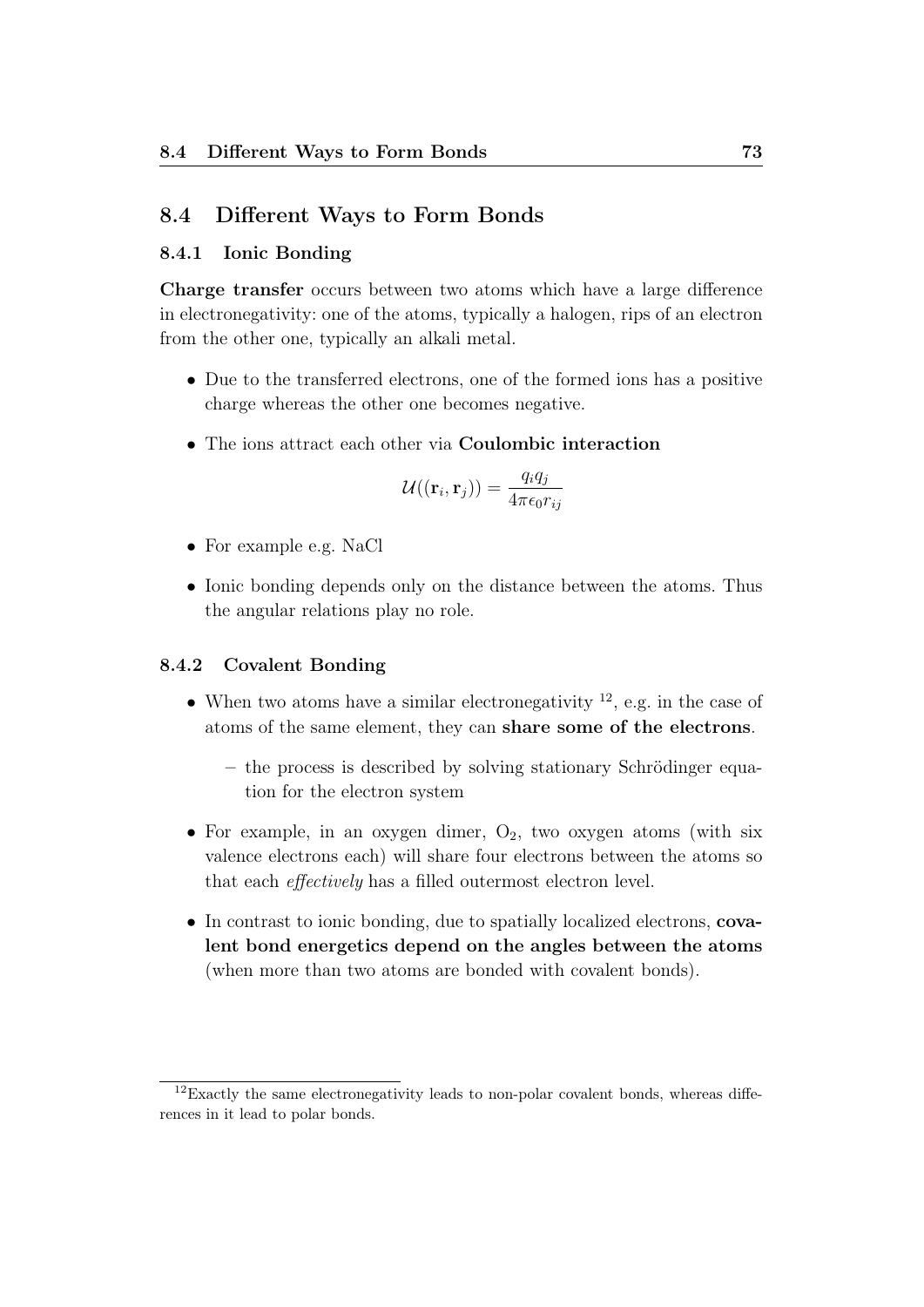## 8.4.3 Metallic Bonding

- In contrast to ionic and covalent bonds, a single *metallic bond* does not exist.
- Instead, metallic bonding is collective in nature and always involves a group of atoms.
- A metal is characterized by its electric conductivity which is due to delocalization of electrons in the material.
- Metallic bonding is a result of the attraction between the delocalized electrons and ions which are embedded in the electron cloud (or, free electron gas) of the the delocalized valence electrons.
	- Again, Quantum physics is needed for proper understanding.

### 8.4.4 Dipole Interactions (van der Waals)

- For noble gas atoms, the attraction arises from dipole interaction which is due to the perturbed charge densities of the two atoms involved in the bonding.
- Induced dipoles.
- High level correlated electron structure method needed for ab initio understanding.
- This interaction is weak, but still forms the basis for noble gas dimers and solids at low temperatures.
- For molecular systems, van der Waals interactions can play a role too.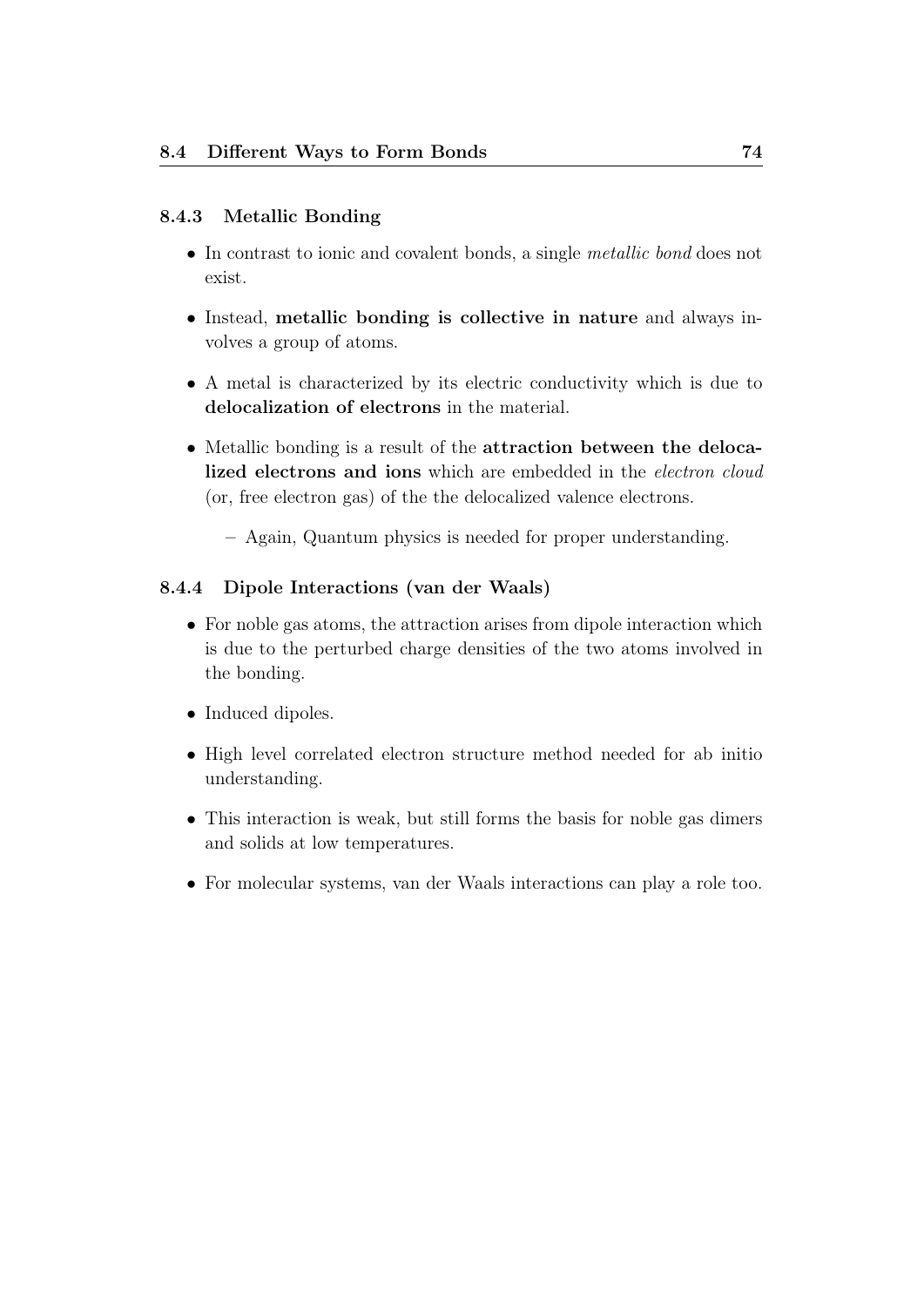## 8.5 Different Interatomic Potentials

Pair potentials:  $\mathcal{U}(\mathbf{r}) = U_0 + \sum_{i,j} U_2(\mathbf{r}_i, \mathbf{r}_j)$ 

Pair functionals: 
$$
\mathcal{U}[F,\mathbf{r}] = \sum_{i,j} U_2(\mathbf{r}_i,\mathbf{r}_j) + \sum_i F\left(\sum_j g_2(\mathbf{r}_i,\mathbf{r}_j)\right)
$$

Cluster potentials:  $\mathcal{U}(\mathbf{r}) = U_0 + \sum_{i,j} U_2(\mathbf{r}_i, \mathbf{r}_j) +$ 

$$
\sum_{i,j,k} U_3(\mathbf{r}_i, \mathbf{r}_j, \mathbf{r}_k)
$$

Cluster functionals:  $\mathcal{U}[F,\mathbf{r}] = \sum_{i,j} U_2(\mathbf{r}_i,\mathbf{r}_j) +$ 

$$
\sum_{i} F\left(\sum_{j} g_2(\mathbf{r}_i, \mathbf{r}_j), \sum_{j,k} g_3(\mathbf{r}_i, \mathbf{r}_j, \mathbf{r}_k)\right)
$$

Real potentials are often combinations of the above. For most of the time we will focus on pair potentials. These are in idealization and can be parametrized to efectively reproduce the higher-body interactions

$$
\mathcal{U}(\mathbf{r}) \approx \sum_{i} u_1(\mathbf{r}_i) + \sum_{i} \sum_{j>i} u_2^{eff}(r_{ij})
$$
\n(8.3)

#### 8.5.1 Pair Potentials for atomic systems

Idealistic potentials can serve as the first approximation. Hard Sphere (HS) potential and Square Well (SW) potential are such models

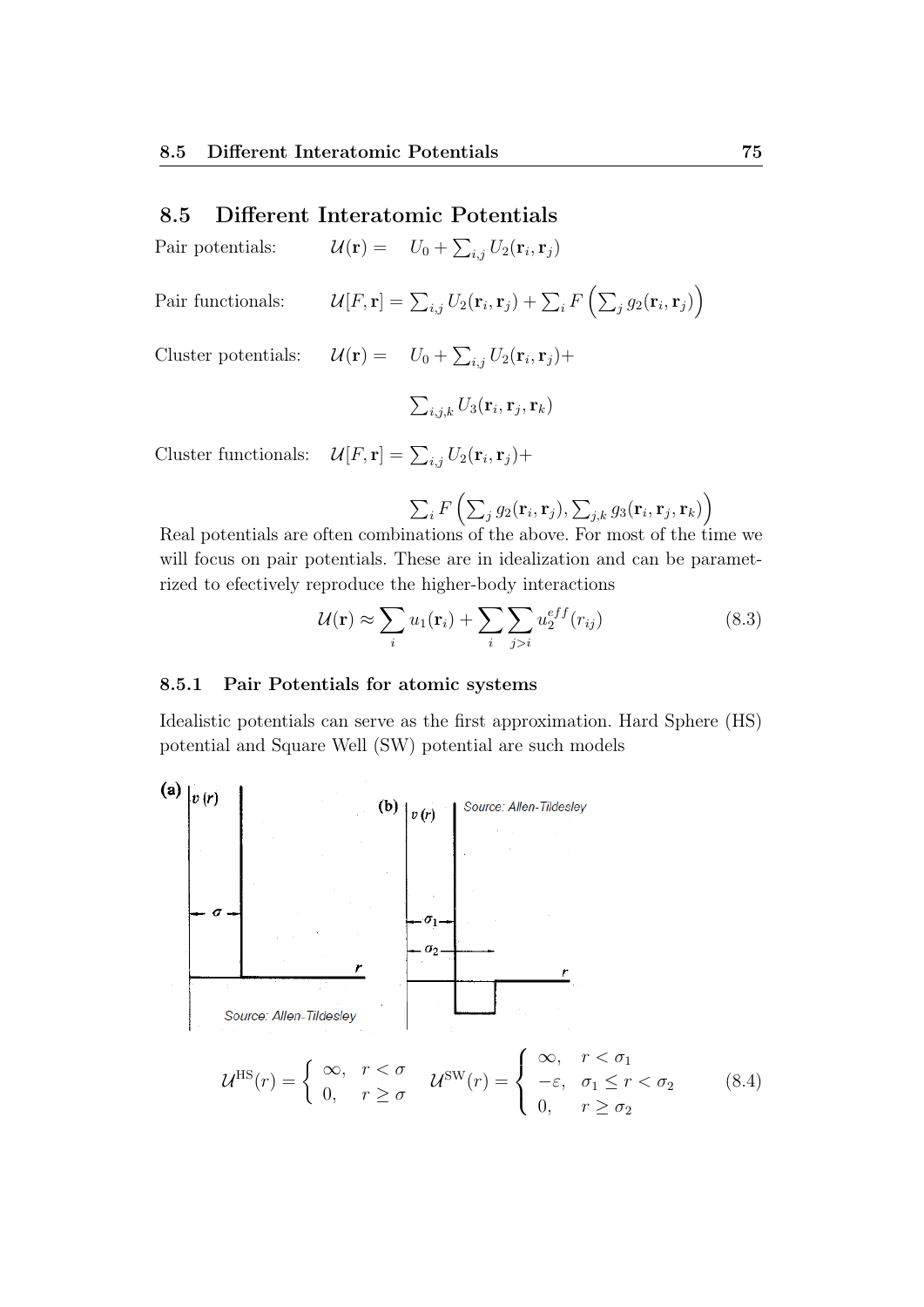- First ever MD potential
- Billiard-ball physics
- Works for packing problems

#### 8.5.2 Soft Sphere Potentials

Soft sphere (SW) potentials become progressively harder with increasing parameter  $\nu$  values. They contain no attractive part.

 $\mathcal{U}^{\text{SS}}(r) = \varepsilon \left[\frac{\sigma}{r}\right]$ 

 $\big]^\nu$ 



Potentials with  $\nu = 1$  and  $\nu = 12$  depicted.

### 8.5.3 Lennard-Jones potential

Lennard-Jones potential is probably the most famous pair potential describing van der Waals interaction. It can be used for simulation of real system like liquid noble gases.

- If the charge distributions of the atoms would be rigid, the cohesive energy would be zero.
- However, the atoms induce dipole moments in each other, and the induced moments cause an attractive interaction.

(8.5)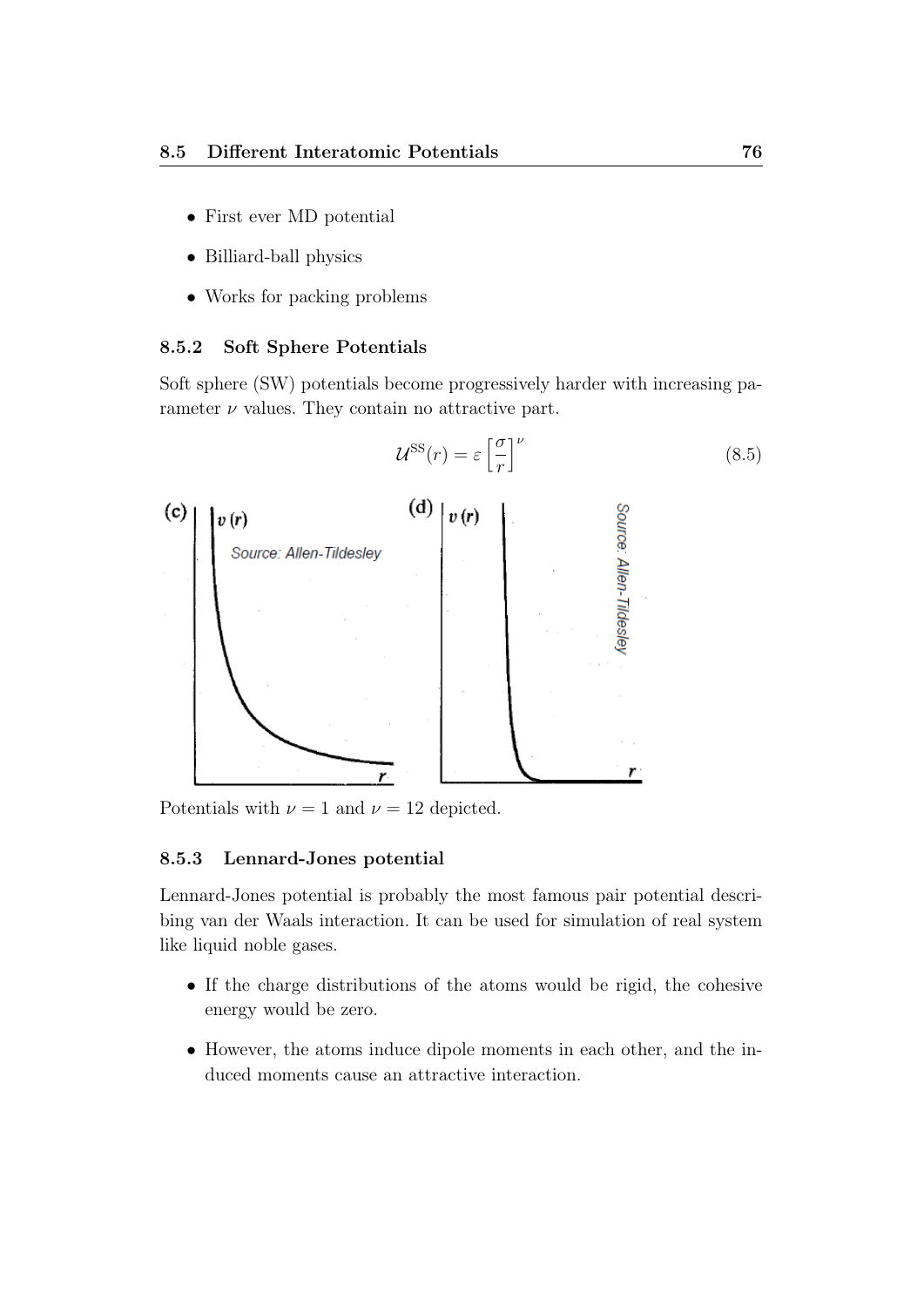- Model calculations on coupled oscillators yield attractive interaction caused by the induced dipole moment (i.e., van der Waals dispersion interaction or London interaction) obeying the scaling law  $\propto r^{-6}$ .
- This is the principal attractive force in crystals of inert gases and many organic molecules.

### However, we still need a repulsive part for the interaction.

- When two atoms  $(A \& B)$  are brought together, at some point their charge densities will start to overlap.
- With increasing overlap, the potential energy will become positive due to Pauli exclusion principle.
- This principle says that two electrons can not have equal quantum numbers, which would happen if some of the electrons from atom B would occupy states in atom A (or the other way around).
- Therefore, those electrons must be excited to higher energy levels, which leads to increase in the overall energy of the system.
- The analytical problem becomes overly complicated for this case, but fitting to experimental data has shown that a repulsive potential of the form  $B/r^{12}$  describes it well enough while allowing easy computations  $(2 \times 6 = 12 ...)$ .

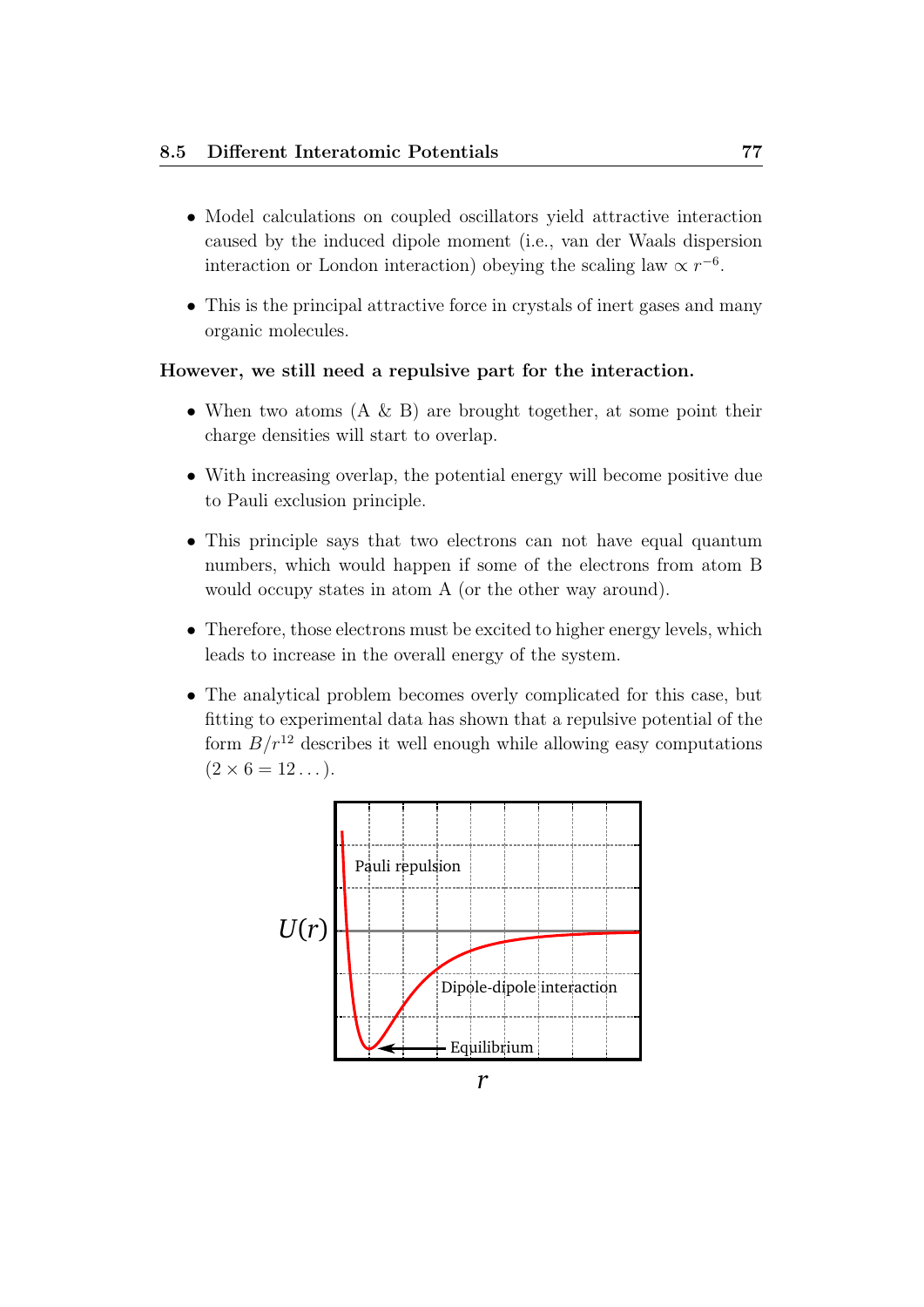• Adding the terms up gives the functional form:

$$
\mathcal{U}_{\text{LJ}}(r) = 4\varepsilon \left[ \left( \frac{\sigma}{r} \right)^{12} - \left( \frac{\sigma}{r} \right)^6 \right]. \tag{8.6}
$$

LJ works reasonably well for noble gases close to equilibrium. However, due to  $\mathcal{U}(r) \propto r^{-12}$  it fails badly at very close interatomic separations (true behavior is  $\mathcal{U}(r) \propto e^{-r}/r$ .

The parametrization of LJ potential can be interpreted as follows

• Collision diameter  $\sigma$ 

$$
\mathcal{U}_{LJ}(r) > 0, r < \sigma
$$

• Well depth  $\epsilon$  at minimum.

$$
\mathcal{U}_{LJ}(r_m) = -\epsilon
$$

• For large distances  $\mathcal{U}_{LJ}(r) \to 0$ ,  $r \to \infty$ 

Alternative parametrizations exist too

$$
\mathcal{U}_{LJ}(r) = \epsilon \left[ \left( \frac{r_m}{r} \right)^{12} - 2 \left( \frac{r_m}{r} \right)^6 \right] \tag{8.7}
$$

$$
\mathcal{U}_{LJ}(r) = \left(\frac{A}{r^{12}}\right) - \left(\frac{C}{r^6}\right),\tag{8.8}
$$

where  $A = \epsilon r_m^{12} = 4\epsilon \sigma^{12}$  and  $C = 2\epsilon r_m^6 = 4\epsilon \sigma^6$ . In many cases we would like to get an estimate for LJ parameters between different atom types directly from the ecisting ones

- For CO, one needs C-C, O-O and C-O parameters.
- Lorentz-Berthelot mixing rules

$$
\sigma_{AB} = \frac{1}{2} (\sigma_{AA} + \sigma_{BB}) \tag{8.9}
$$

$$
\epsilon_{AB} = \sqrt{\epsilon_{AA} \epsilon_{BB}} \tag{8.10}
$$

These rules are most succesful when applied to similar species. However, they overestimate the well depth. Some force fields use geometric mean also for collision diameter.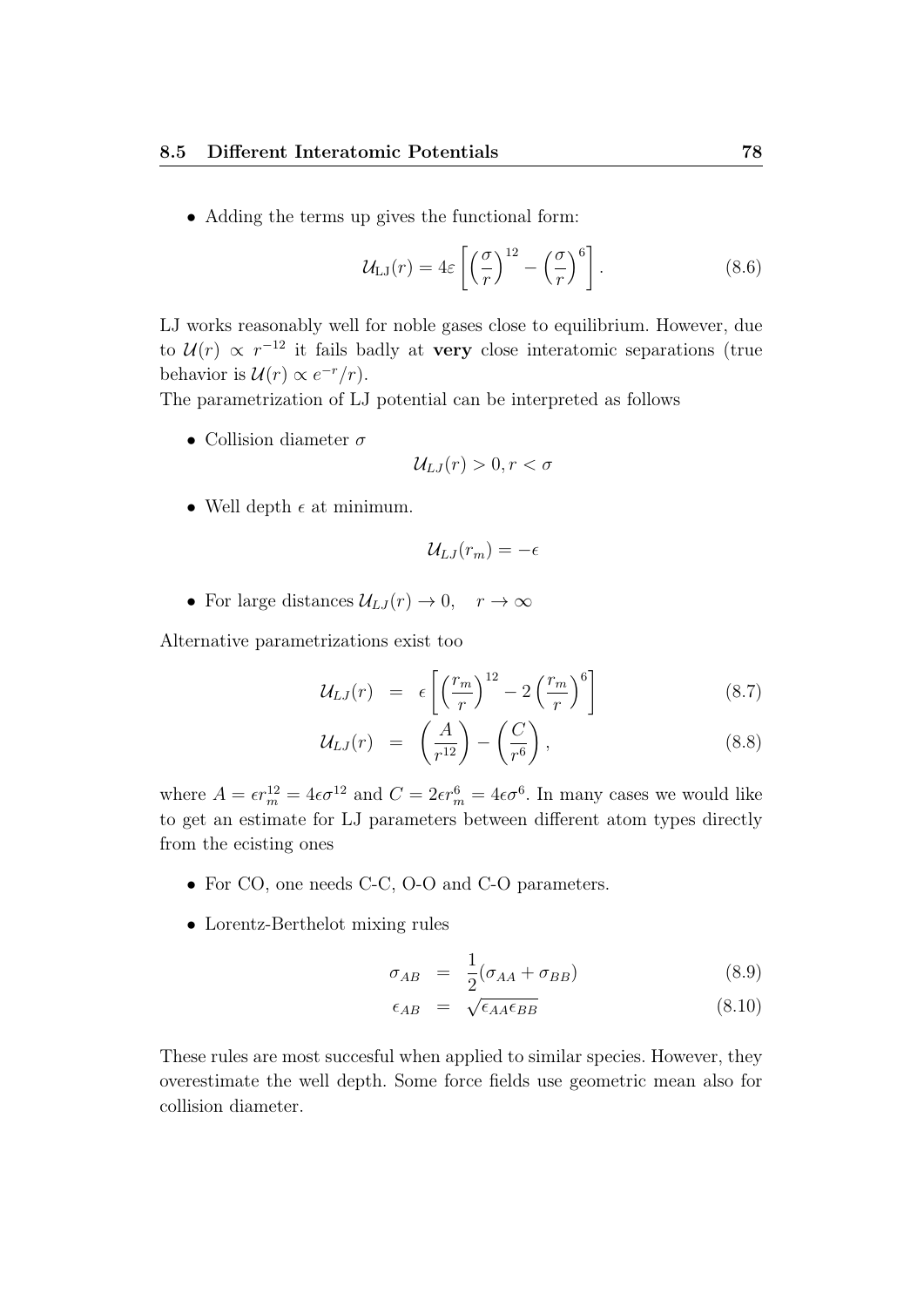#### Some other atomistic pair potentials

• General LJ potential

$$
\mathcal{U}_{\text{LJnm}}(r) = k\varepsilon \left[ \left( \frac{\sigma}{r} \right)^n - \left( \frac{\sigma}{r} \right)^m \right], \quad k = \frac{n}{n-m} \left( \frac{n}{m} \right)^{m/(n-m)}.
$$
 (8.11)

• Buckingham potential:

$$
\mathcal{U}^{\text{Buck}}(r) = A \exp(-r/\rho) - C/r^6. \tag{8.12}
$$

This potential tries to solve the problem of LJ at small separations, but remains finite at small interatomic distances. It contains three parameters  $A$ ,  $\rho$  and  $C$ .

Obviously there are many other potential functions designed for different systems.

#### 8.5.4 Morse Potential

A typical potential energy curve for a chemical bond is modeled quite usefully by a formula suggested by Morse

$$
U(r) = D_e \{ 1 - \exp(-a(r - r_0)) \}^2,
$$
\n(8.13)

where  $D_e$  is the well depth,  $a = \omega \sqrt{\mu/2D_e}$ ,  $\omega$  is the frequency of bond vibration and  $\mu$  is the corresponding reduced mass. In addition  $r_0$  refers to minimum energy distance. The Morse potential

- has analytical solutions for the Schrödinger equation.
- $\bullet\,$  decays faster than LJ  $\to$  less problems with cutoff.

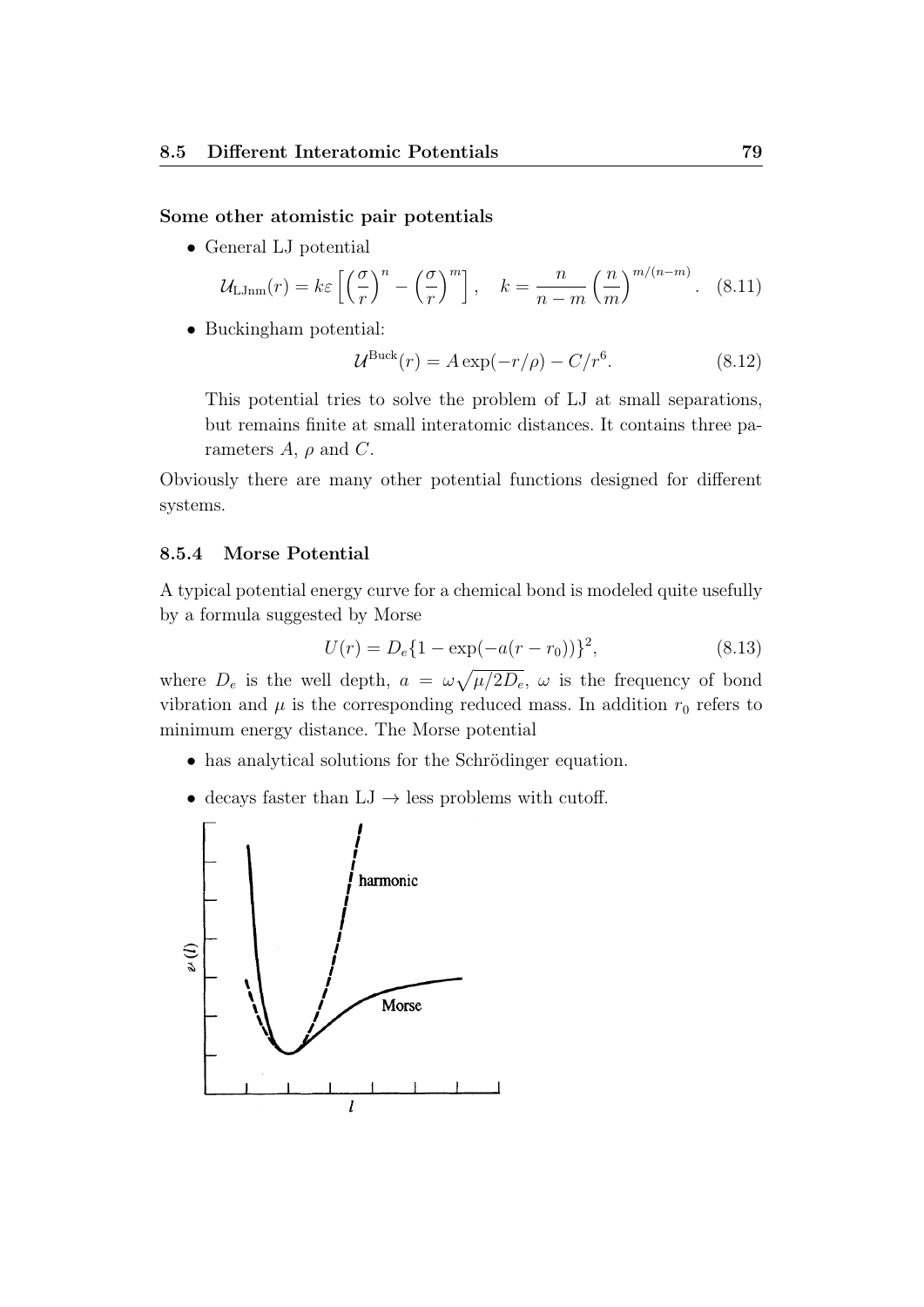The Morse potential has 3 parameters and can be used for wide range of models in equilibrium and close to dissociation.

• However, for molecular simulation close to energy minimum, simpler harmonic form can be adapted

$$
U(r) = \frac{k}{2}(r - r_0)^2
$$

# 8.6 Potentials for molecular systems

.

For molecular systems the force field should take into account covalent bonding between certain atoms, angle bending, bond rotation, and intermolecular interactions: van der Waals and Coulombic. However, for most cases the system to be simulated is close to potential energy minimum. For such cases a general and widely used force field formula reads

$$
\mathcal{U}(\mathbf{r}) = \sum_{bonds} \frac{k_i}{2} (l_i - l_{i,0})^2 + \sum_{angles} \frac{n_i}{2} (\theta_i - \theta_{i,0})^2 + \sum_{torsions} \frac{V_n}{2} (1 + \cos(n\omega - \gamma))
$$
\n
$$
+ \sum_{i=1}^N \sum_{j=i+1}^N \left( 4\epsilon_{ij} \left[ \left( \frac{\sigma_{ij}}{r_{ij}} \right)^{12} - \left( \frac{\sigma_{ij}}{r_{ij}} \right)^6 \right] + \frac{q_i q_j}{4\pi \epsilon_0 r_{ij}} \right)
$$
\n(8.14)

The interaction terms in the previous formula are illustrated below (source: Leach)

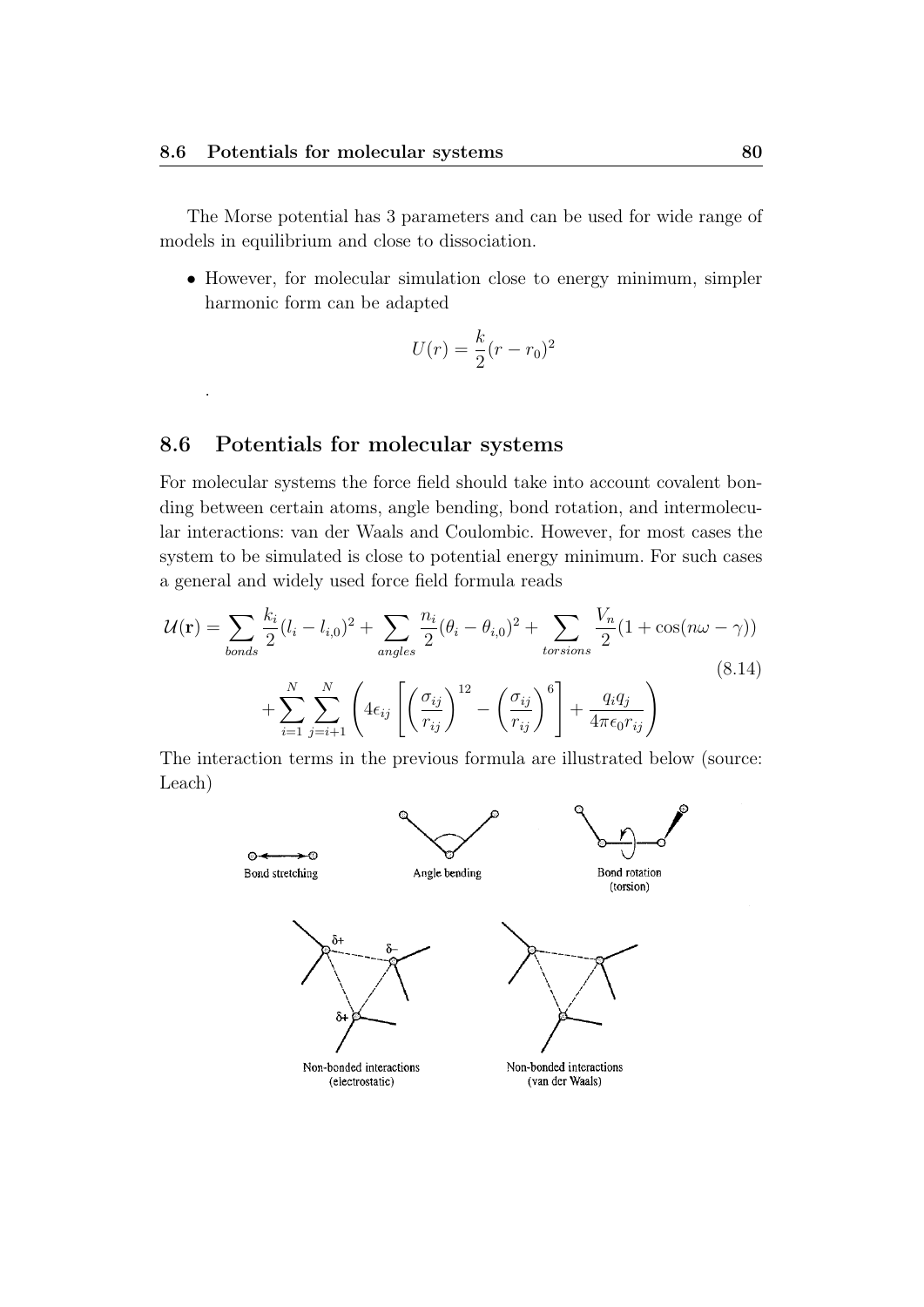As the size of a molecule grows, the number of terms in (8.14) becomes large very soon. It is typical to have different parameters for atoms in different chemical environments, but still not optimize these for every different molecule. More detailed discussion on molecular force fields will follow. We will also touch the subject in the GROMACS excercises.

# 8.6.1 Generating potentials / force fields

Generating a force field is not a simple task and it is usually done by specialized experts. Molecular forcefields however may be applied to a variety of different molecules. Such force fields

- Should be transferrable
- are generated using existing data
	- QM calculations for a set of molecules
	- Known structures and their distribution
	- Thermodynamic properties
	- vibrational frequencies
- can be done in order from least important
	- van der Waals
	- electrostatics
	- torsional parameters

Generating a force field usually ends up in iterative procedure, as change in some parameters implies changes in others for the model to work.

Transferrability Some force fields are very specialized on a particular system (atom, molecule), possibly in a very wide range of conditions. Others, like

- AMBER, designed for proteins and nucleic acids
- OPLS, optimized parameters for liquid simulations
- GAFF, generalized amber force field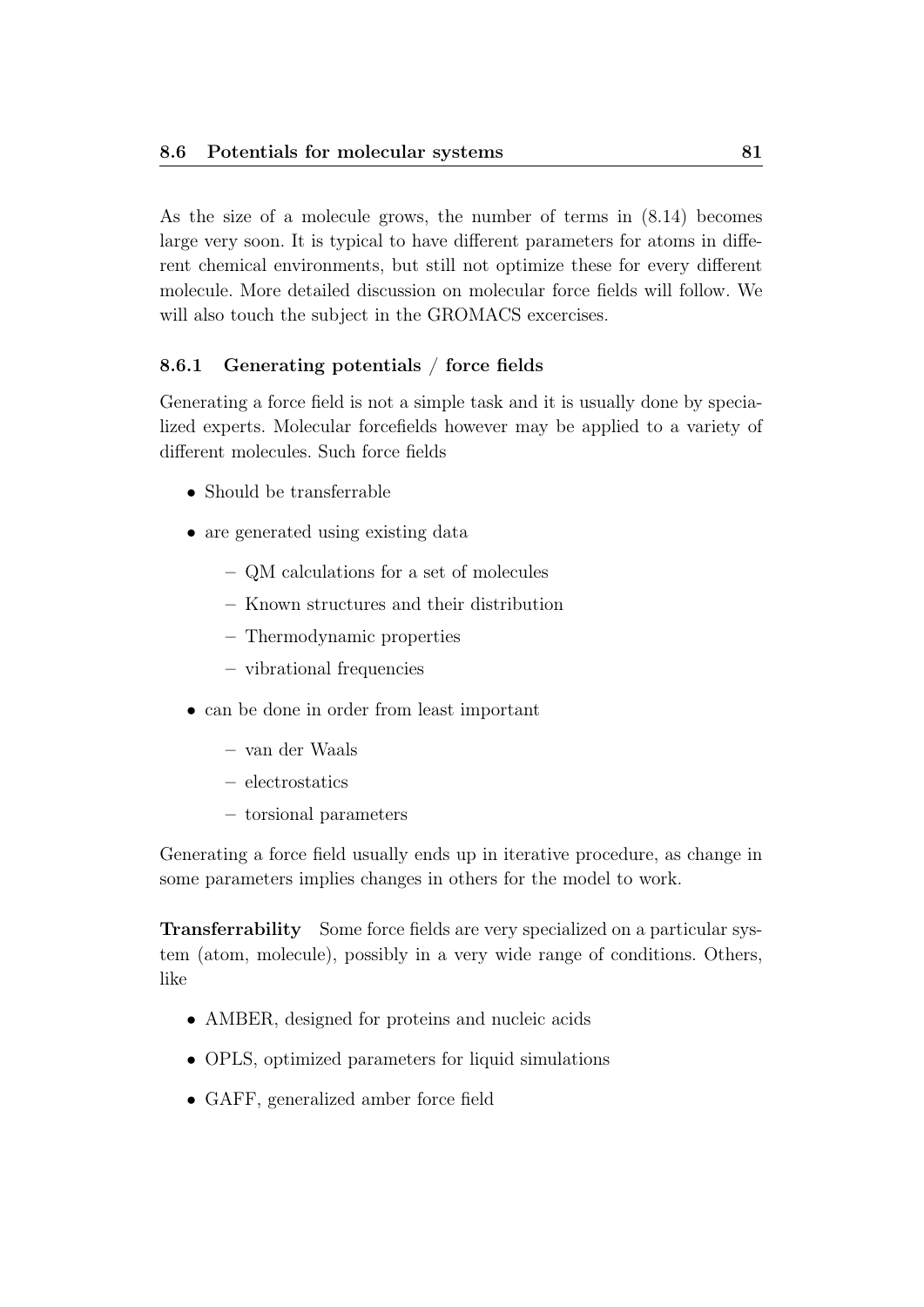• CHARMM, and so on...

were designed for a variety of molecules. For such force fields the ability to transfer parameters from molecule to another is crucial. One has to be able to

- Get combined parameters from existing ones
- Generate missing parameters

It is useful to use as wide data set as possible to cover as many circumstances as possible. But as said, for us it is necessary to co-operate with experts if parametrization of new stuff is needed.

Ar & water In the excercises, we will get our hands on Ar and later on water. The forcefield that we will use for Ar is Lennard-Jones with

$$
A = 4\epsilon_i \sigma_i^{12} [kJmol^{-1}nm^{12}] = 0.96960E - 05[kJmol^{-1}nm^{12}]
$$
  

$$
C = 4\epsilon_i \sigma_i^{6}[kJmol^{-1}nm^{6}] = 0.62220E - 02[kJmol^{-1}nm^{6}]
$$

obtained from Gromacs forum. We are using GROMACS combination rule 1, meaning that we give these parameters in this format. Using combination rule 2 we would give  $\sigma = 0.3405$  nm = 3.41 Å and  $\epsilon = 1.00$  kJ mol<sup>-1</sup> = 0.01 eV.

As another example, a 3-point rigid (with constraints) water molecule  $(TIP3P)^{13}$ force field has vdW only at O and

| A (kJmol <sup>-1</sup> Å <sup>12</sup> ) C (kJmol <sup>-1</sup> Å <sup>6</sup> ) $l_{0,OH}$ (Å) $q_H$ (e) $q_O$ (e) $\theta$ (deg) |                                   |                                                                     |                          |         |        |
|------------------------------------------------------------------------------------------------------------------------------------|-----------------------------------|---------------------------------------------------------------------|--------------------------|---------|--------|
| $2435.088\times10^3$                                                                                                               | 2489.48                           | 0.9572                                                              | $+0.4170$                | -0.8340 | 104.52 |
| $\sigma$ (A)                                                                                                                       | $\epsilon$ (kJmol <sup>-1</sup> ) | $l_{0,OH}(\text{Å})$ $q_H(\text{e})$ $q_O(\text{e})$ $\theta$ (deg) |                          |         |        |
| -3.15061                                                                                                                           | 0.6364                            | 0.9572                                                              | $+0.4170 -0.8340 104.52$ |         |        |

But naturally, for a real simulation we take the values from proper databases or articles, not relying on any lecture material.

<sup>13</sup>J. Chem. Phys. 79 (1983) 926-935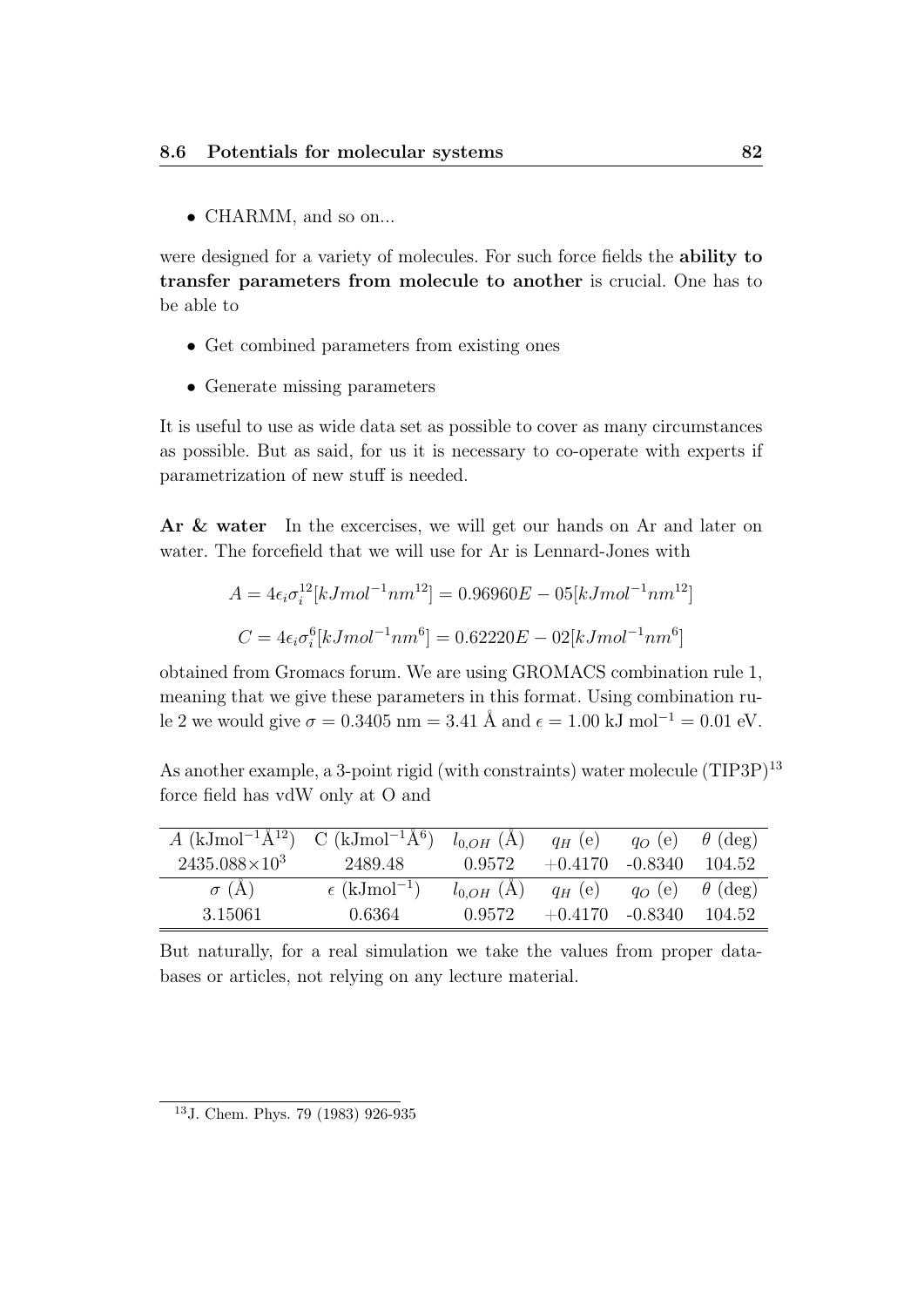# 9 Calculating the Forces

In the former chapter we introduced some parametrizations for the  $\mathcal{U}(\mathbf{r})$  and now are then facing the problem of evaluation the gradient  $\mathbf{f}_i = -\nabla_{\mathbf{r}_i} \mathcal{U}(\mathbf{r})$  for each atom. Succeeding in this, we would know how to run an constant-NVE simulation!

- The potential should allow analytical derivatives (numerical are slow to evaluate)
- Potential is usually expressed in internal coordinates, and relative distances (like  $U_2(\mathbf{r}_i, \mathbf{r}_j) = U_2(r_{ij})$ )
- Positions in Cartesian coordinates  $r_i$
- For a pure pair potential  $U_{ij}$ , the force acting on atom i due to atom j is



$$
\mathbf{f}_{ij} = -\nabla_{\mathbf{r}_i} U_2(r_{ij}) = +\nabla_{\mathbf{r}_j} U_2(r_{ij}) = -\mathbf{f}_{ji}
$$

$$
= -\left[\frac{\partial U_2}{\partial x_i}\hat{\mathbf{x}} + \frac{\partial U_2}{\partial y_i}\hat{\mathbf{y}} + \frac{\partial U_2}{\partial z_i}\hat{\mathbf{z}}\right],
$$
(9.1)

$$
\mathbf{r}_{ij} = \mathbf{r}_i - \mathbf{r}_j, \quad x_{ij} = x_i - x_j,\tag{9.2}
$$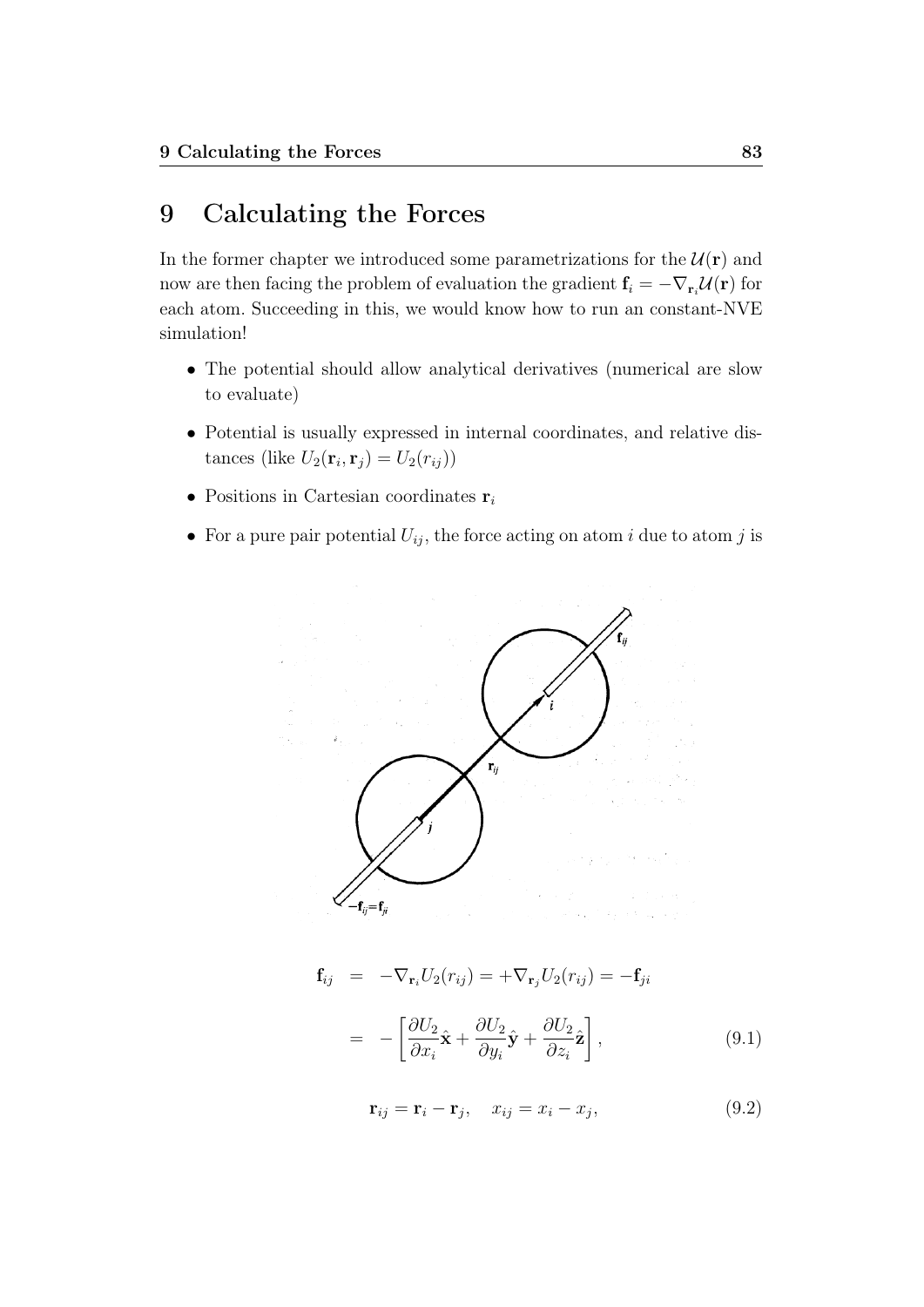• To transform the force on atom i (caused by atom  $j$ ) to our desired Cartesian coordinates, we need to apply the chain rule

$$
\frac{\partial U}{\partial x_i} = \frac{\partial U}{\partial r_{ij}} \frac{\partial r_{ij}}{\partial x_i}
$$

• For a force  $U_2(r_{ij})$  depending on

$$
r_{ij} = \sqrt{(x_i - x_j)^2 + (y_i - y_j)^2 + (z_i - z_j)^2},
$$

we will have

$$
\frac{\partial U}{\partial x_i} = \frac{\partial U}{\partial r_{ij}} \frac{\partial r_{ij}}{\partial x_i}
$$

$$
= \frac{\partial U}{\partial r_{ij}} \times \frac{1}{2} ((x_i - x_j)^2 + (y_i - y_j)^2 + (z_i - z_j)^2)^{-1/2} \times 2(x_i - x_j),
$$

$$
= \frac{\partial U}{\partial r_{ij}} \times \frac{x_i - x_j}{r_{ij}}
$$

where  $\mathbf{r}_{ij} = \mathbf{r}_i - \mathbf{r}_j$ . Therefore we have

$$
\mathbf{f}_{ij} = -\nabla_{\mathbf{r}_i} U(r_{ij}) = -\frac{\partial U}{\partial r_{ij}} \times \frac{\mathbf{r}_{ij}}{r_{ij}}
$$

• Now for LJ potential we have

$$
\frac{\partial U_{LJ}}{\partial r_{ij}} = \frac{24\epsilon}{r_{ij}} \left[ -2\left(\frac{\sigma}{r_{ij}}\right)^{12} + \left(\frac{\sigma}{r_{ij}}\right)^{6} \right]
$$

And finally, for the LJ potential the force takes the form

$$
\mathbf{f}_{ij}^{(LJ)} = (\mathbf{r}_i - \mathbf{r}_j) \frac{24\epsilon}{r_{ij}^2} \left[ 2\left(\frac{\sigma}{r_{ij}}\right)^{12} - \left(\frac{\sigma}{r_{ij}}\right)^6 \right]
$$
(9.3)

This equation emphasizes the value of a clever choice for a form of a potential function. For many potential formulations, the expressions for analytical derivatives are available. If one uses new functional forms, such formulas need to be derived from scratch. It is clear that we will gain little extra understanding when going to more laborous potentials.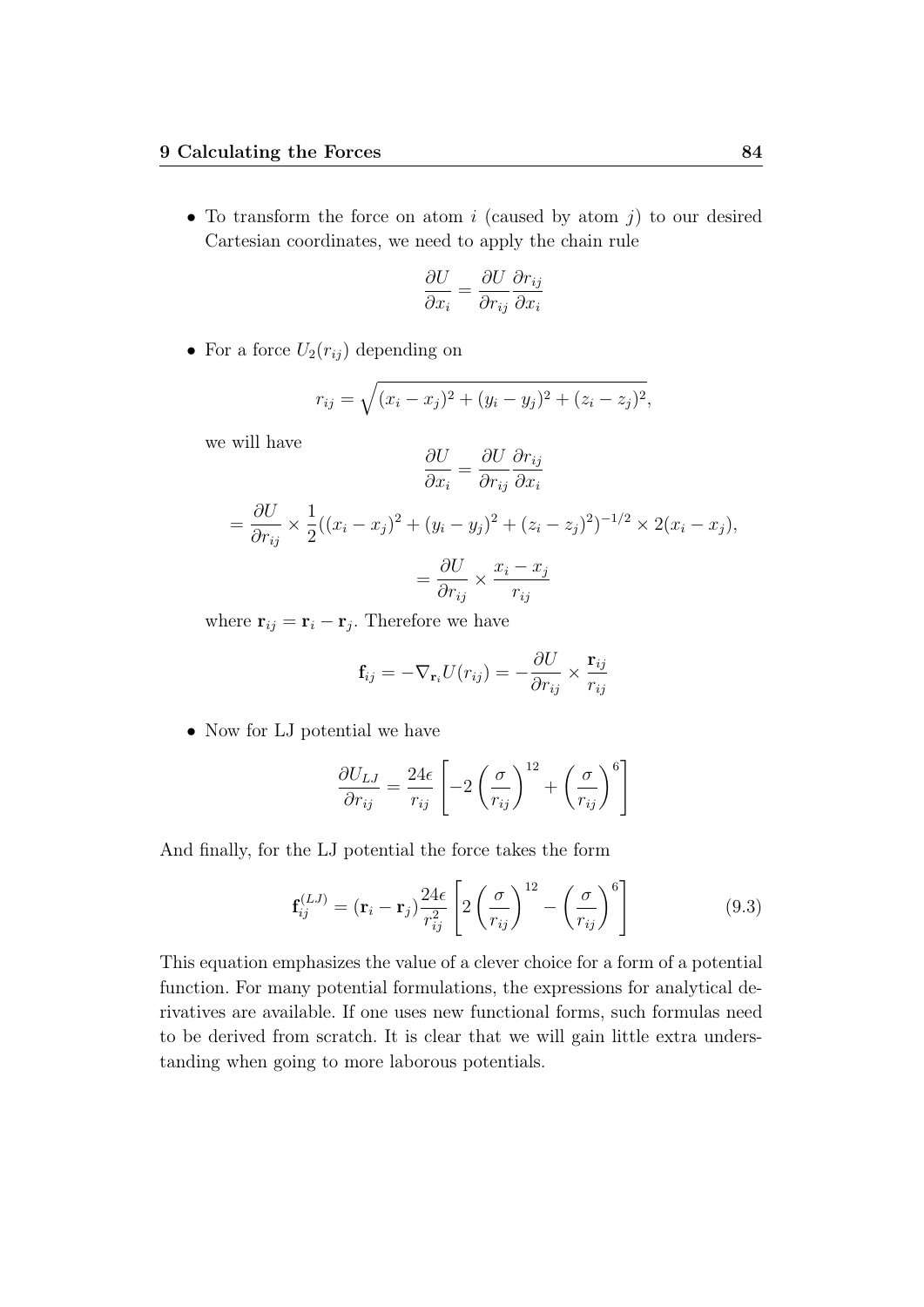### 9.1 Practical Implementation on Force Calculation

```
set all forces to 0.
for atom_i=1 to N-1
  for atom_j=i+1 to N (or apply the neighbor list to avoid double loop)
    if (r_i) \leq rcut) (check the cutoff criterium)
      calculate f_ij
      add f_ij to total force to atom_i: f_i=f_i+f_ij
      add -f_ij to total force to atom_j: f_j=f_j-f_ij
    end
  end
end
```
- As stated above, analytical expressions for forces due to other terms in the molecular mechanics potential function have been published for most functional forms encountered in common force fields.
- These expressions can be complicated due to intramolecular terms: bonds, angles torsions (evaluated in terms of internal coordinates)
- Chain rule must be applied to these to transform to Cartesian coordinates
- In the end, that has to be just done and has been done as many MD codes exist

## 9.2 Many-body effects in empirical potentials

- For a pair potential,  $U_{ij} = U_{ji}$  since the potential only depends on  $r_{ij} = |\mathbf{r}_{ij}| = |\mathbf{r}_{ji}|$ . This simplifies the force calculation.
- In the case of a many-body potential, things are more difficult, since  $U_{ij} \neq U_{ji}.$
- When we have both two-body terms  $U_{ij} = U_2(\mathbf{r}_i, \mathbf{r}_j)$  and three-body terms  $U_{ijk} = U_3(\mathbf{r}_i, \mathbf{r}_j, \mathbf{r}_k)$ , the force (on atom *i*) becomes

$$
\mathbf{f}_i = -\nabla_i \left[ \sum_j \left( U_{ij} + U_{ji} \right) + \sum_{j,k} U_{ijk} \right]
$$

Naturally this ruins good scaling because more elaborate summation takes place. Sometimes using 3-body potentials is a necessity, but otherwise we would like to avoid using them.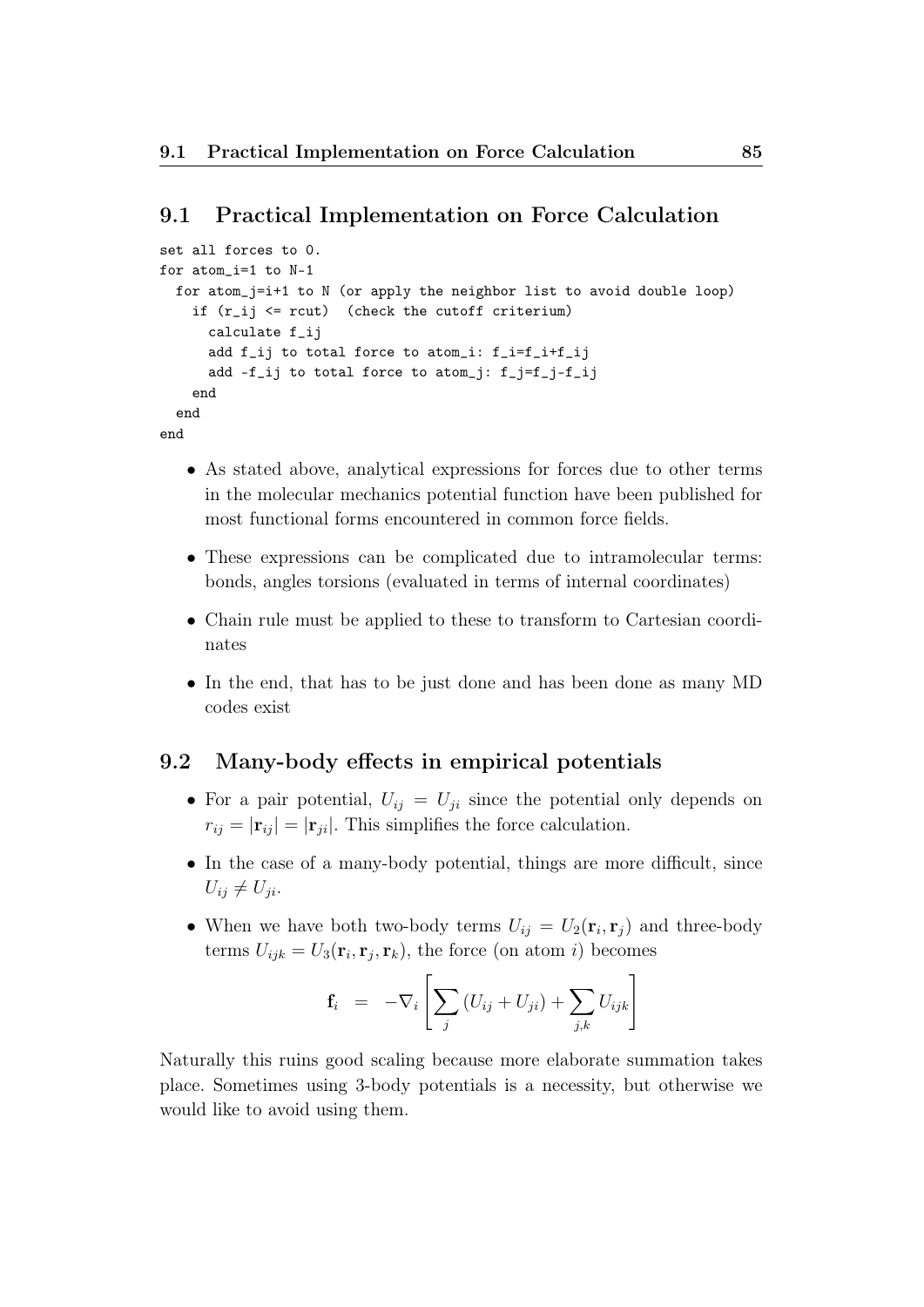# 9.3 Group-based cutoff

Consider electrostatic interaction of two TIP3P water molecules draw away from each other. (Source: Leach)



- At certain points, atoms move out of  $r_c$  (8Å).
- For TIP3P exclusion of hydrogen results the remaining OH to have  $q_{tot} = -0.417e$ .
- Naturally large artifacts are produced.
- It will be better to exclude the whole molecule at once.

The answer is to divide atoms to groups that have zero total charge and apply the cutoff to the whole group.

- Charge groups. That sum to  $q_{tot}$  (like the water molecule)
- For other type of interactions, hierarchy of groups to be identified can be listed based on behaviour at large  $r_{ij}$ 
	- charge-charge  $1/r_{ij}$
	- charge-dipole  $1/r_{ij}^2$
	- dipole-dipole  $1/r_{ij}^3$
	- dipole-quadrupole  $1/r_{ij}^4$
	- charge-induced dipole  $1/r_{ij}^5$
	- dipole-induced dipole  $1/r_{ij}^6$

If neutral groups are chosen the next interaction will be  $1/r_{ij}^3$ . There are a couple of options how the cutoff should be applied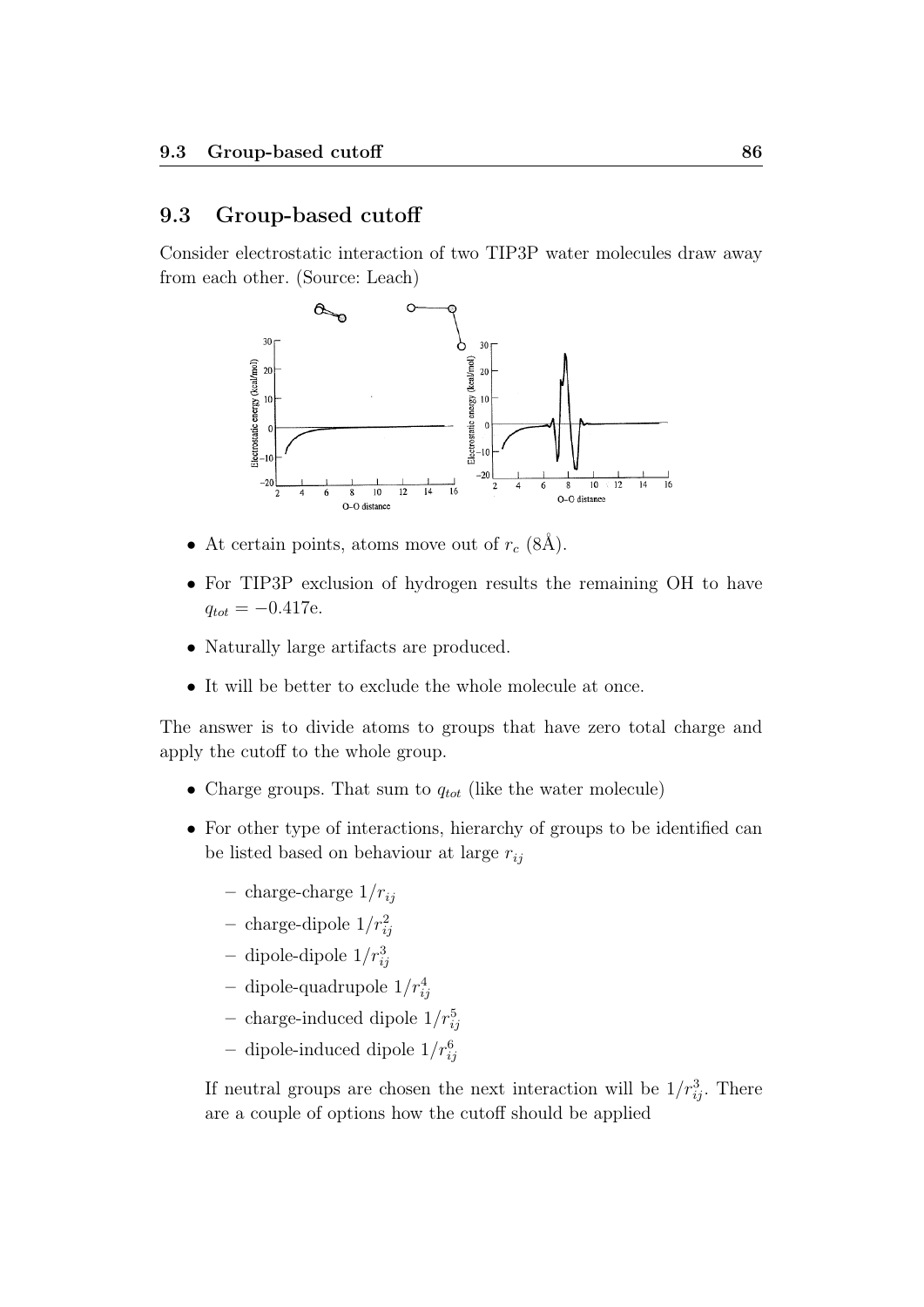- include group-group interaction if any atom of the group is within cutoff
- define a marker atoms for groups for which cutoff condition is evaluated (needs rather small groups)

Evaluation of long-range electrostatics will be dealt with Ewald summation, a topic of coming lectures.

# 9.4 Modifications at Short and Large Distances

The potential we have chosen may have pitfalls in the close distances and near the cutoff radius.

### 9.4.1 Potentials at Cutoff

At large separations (near the cutoff) problems may rise due to the potential not settling smoothly (continous, continous first derivate) to the value it has at infinite separation. Large enough cut-off (at least  $r_c > 10$  Å) is one cure for the problem. Some tricks can be made as well.

Shifted potentials Truncation of a pair potential introduces a jump in  $U_2(r)$ 

- Discontinuity at  $r_c$  violates energy conservation when molecules move in or out the cutoff regime.
- A simple solution to this is to shift the potential function by  $U_c = U_2(r_c)$



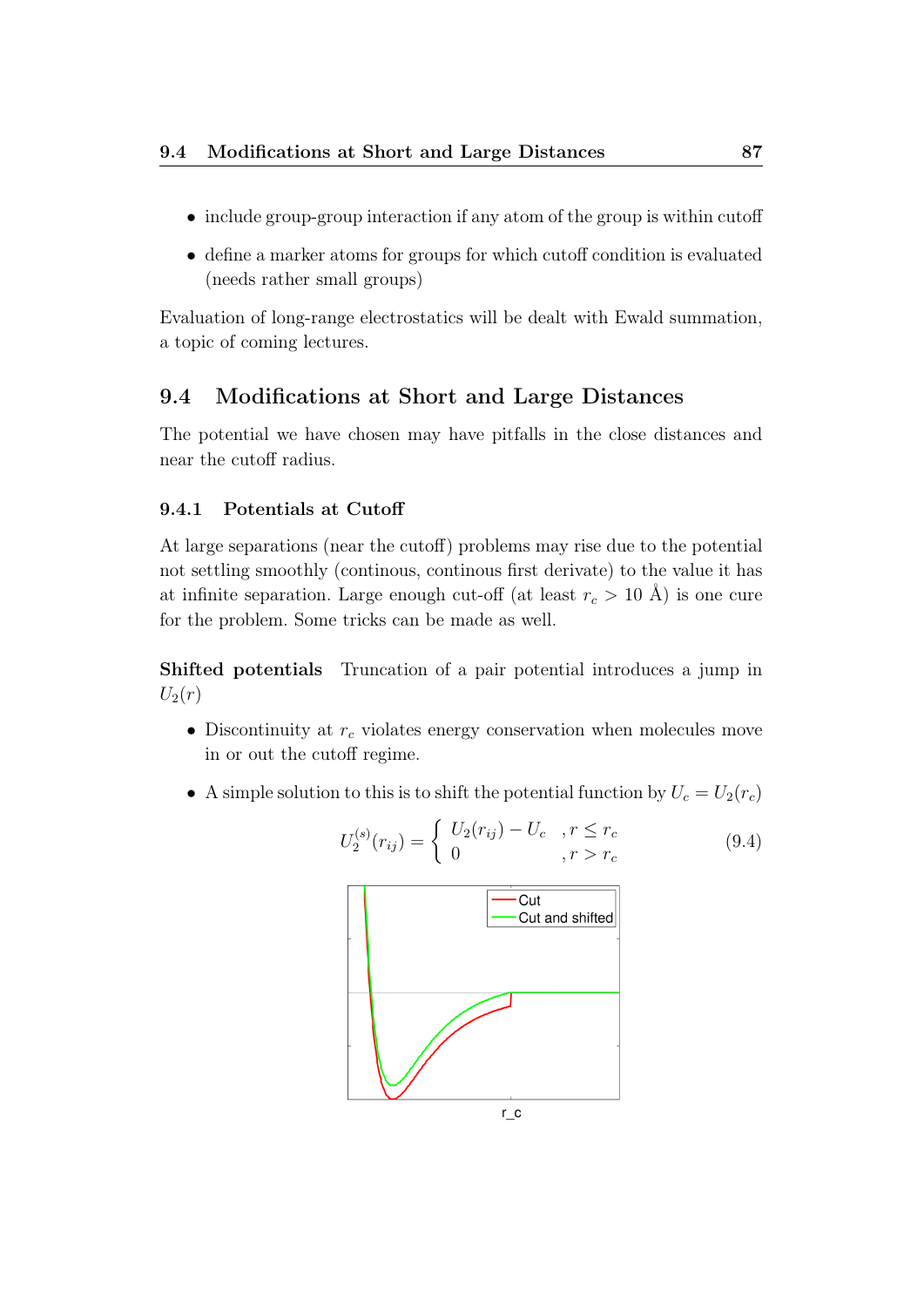- The shift does not affect the forces for  $r_{ij} < r_c$  and  $r_{ij} > r_c$
- However, the shift affects total energy and need to be included in energy expression.
- Most importantly,  $U_2^{(s)}$  $r_{ij}^{(s)}(r_{ij})$  is not differentiable at  $r_{ij} = r_c$  and the force is therefore discontinuous.
- Questionable physics may result

Shifted-force potential We can circumvent the problem by indtroducing additional term making the force continuous (derivative of the force discontinous)

• The first approximation would be driving the potential to zero with linear term

$$
U_2^{(sf)}(r_{ij}) = \begin{cases} U_2(r_{ij}) - U_c - \left(\frac{dU_2(r_{ij})}{dr_{ij}}\right)_{r_{ij}=r_c} (r_{ij} - r_c) & , r \le r_c \\ 0 & , r > r_c \end{cases}
$$
(9.5)

Now both  $U_{12}^{(sf)}(r_c) = 0$  and  $U_{12}^{(sf)}$  $t_{12}^{(sf)}(r_c) = 0$ 

- Sifted-force potential  $U_2^{(sf)}$  now fulfils energy conservation and numerical stability in the evaluation of equations of motion.
- the discontinuity now appears in the derivative of the force
- Stricly speaking, the physics will not be the same as the linear term "tilts"the potential function

– use two values for  $r_c$  and compare results

• In many modern potentials, the potential is defined with a proper first derivative at  $r_{\rm c}$ .

Switching function The last method we describe is multiplying the potential with a swtiching function  $S(r_{ii})$ 

$$
U_2^{sw}(r_{12}) = S(r_{ij})U_2(r_{ij}),
$$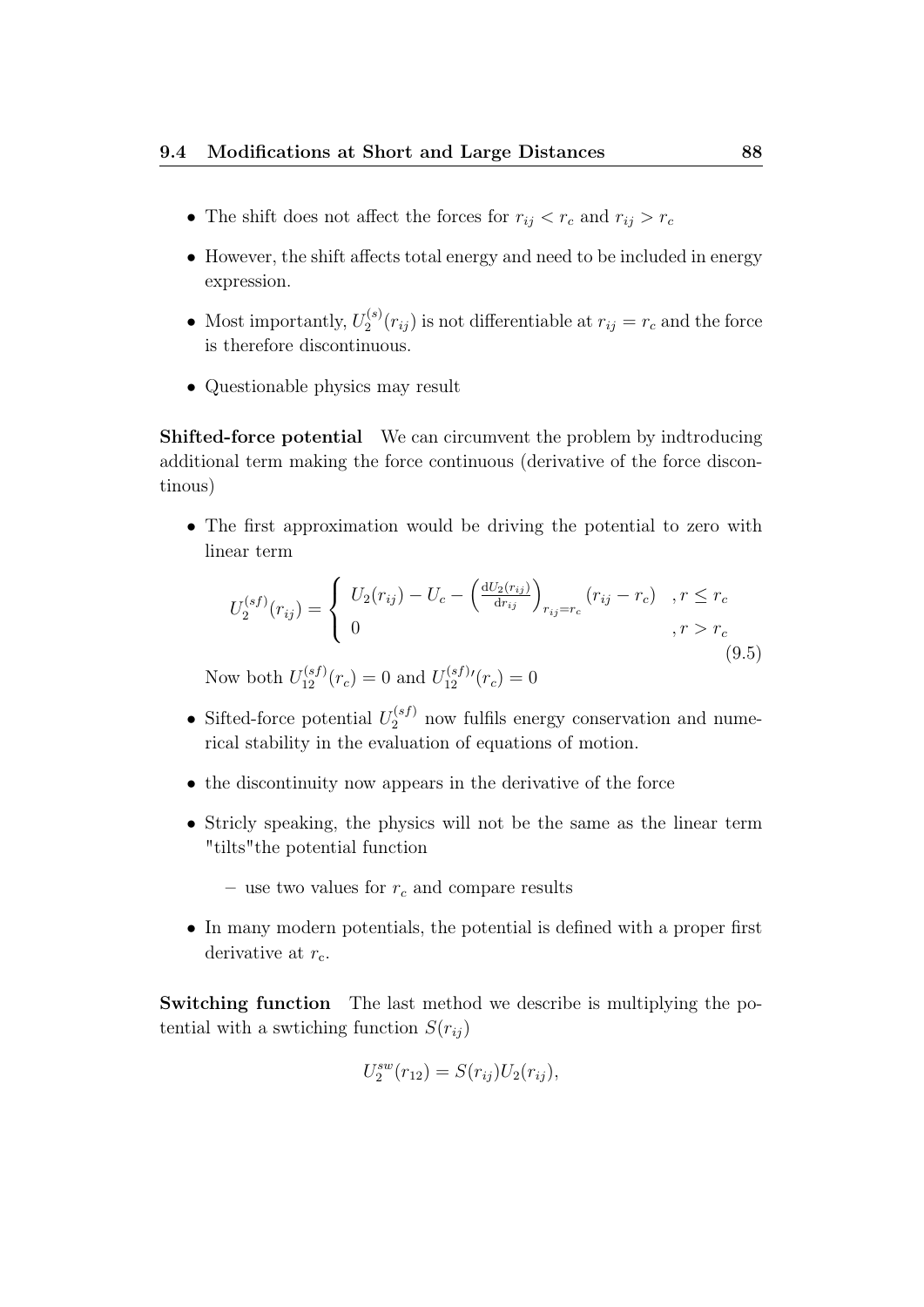where the switching function has properties

$$
\begin{cases}\nS(r_{ij}) \to 1, & r_{ij} \to 0 \\
S(r_{ij}) \to 0, & r_{ij} \to r_c\n\end{cases}
$$
\n(9.6)

In addition the switching function should

- Be close to 1 quite near  $r_c$  (potential not altered in crucial parts)
- Smoothly varying (minimize forces due to swithing, be differentiable)

We can now figure out a number of functions. Let us give additional requirements for the function

• To change from 1 to 0 between  $[r_l, r_c]$   $(r_l < r_c)$ 

$$
S(r_l) = 1 \t S(r_c) = 0\nS'(r_l) = 0 \t S'(r_c) = 0\nS''(r_l) = 0 \t S''(r_c) = 0
$$
\n(9.7)

• For example, a polynomial can be fitted A switching function in action (Source: Leach)



• For molecules group based switching is the preferred option.

Even smooth-looking potential functions can have problematic forces (even if continuous). Rapid chances in slope imply large forces.